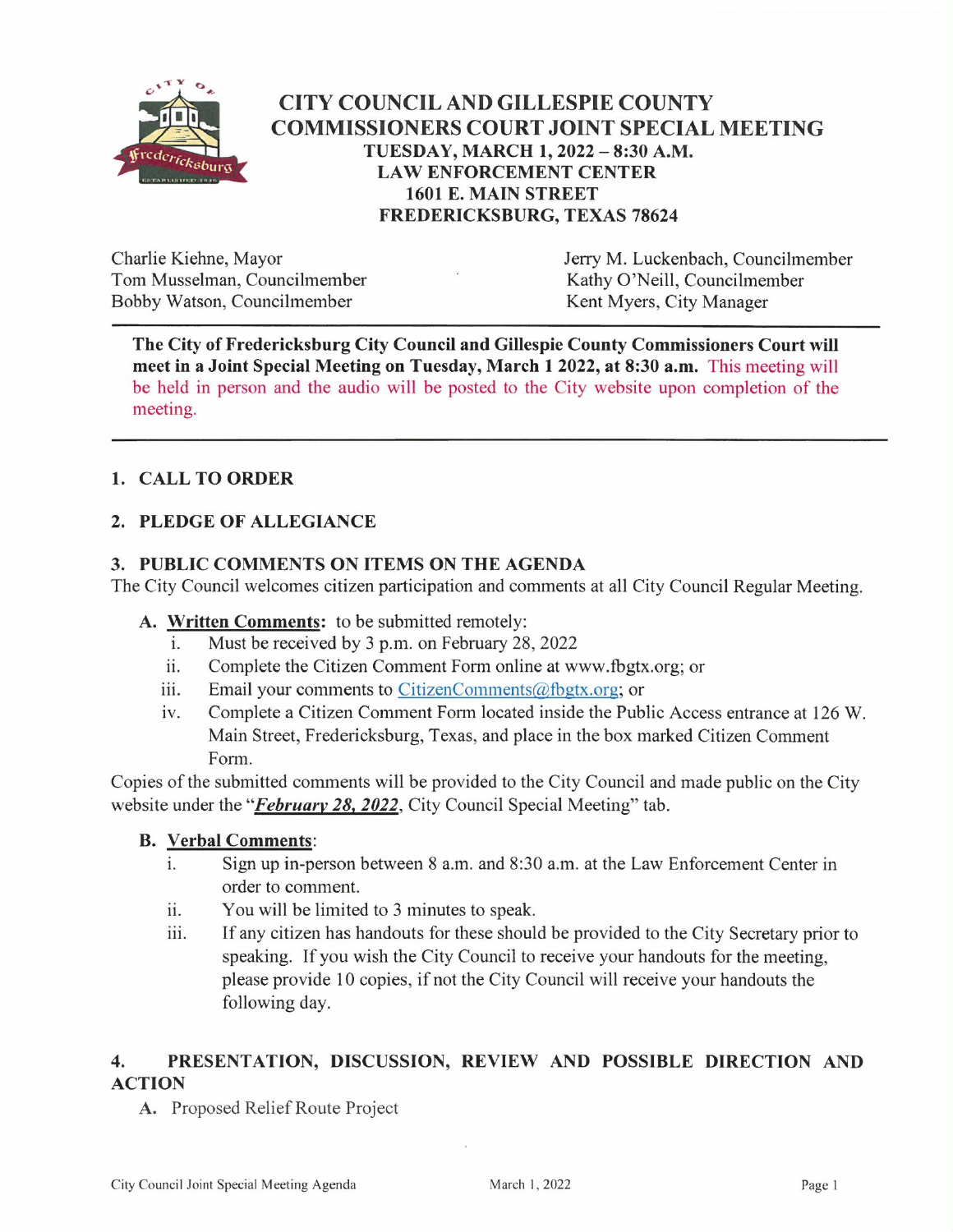- **B.** Consider the approval of Joint Resolution (County  $#$ ) and (City 2022-04R) of the City of Fredericksburg, Texas, and Gillespie County, Texas, to discontinue all efforts to design and construct the proposed Relief Route Project.
- $\mathbf{C}$ . Discussion related to proposed upcoming Joint Meetings.

### 5. ADJOURN

This is to certify that I, Shelley Goodwin, posted this Agenda at 5:10 p.m. on February 23, 2022, on the bulletin board at the main entrance of the City of Fredericksburg City Hall, 126 W. Main St., Fredericksburg, Texas.

Steer

Shelley Goodwin, TRMG **City Secretary**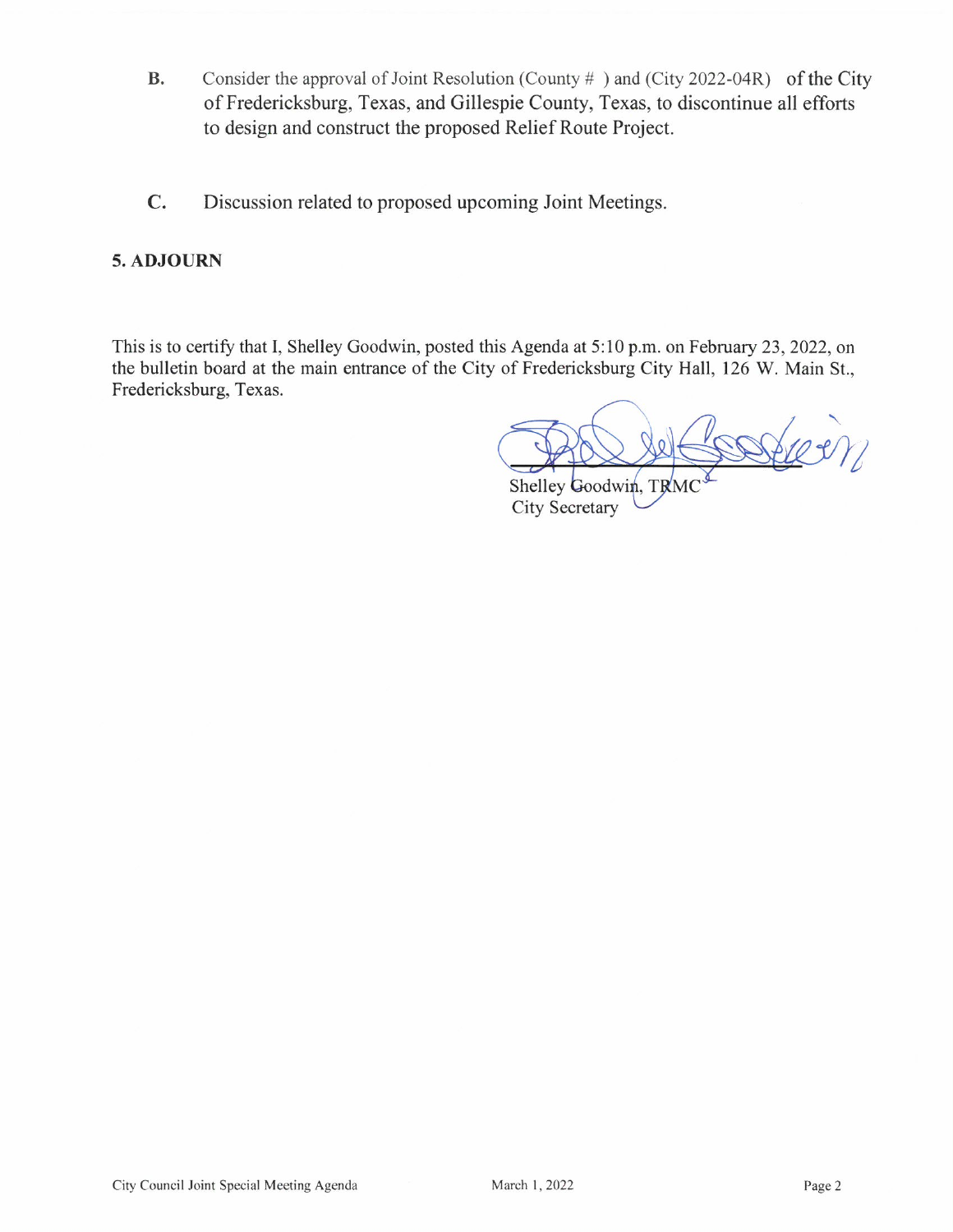

# **CITY COUNCIL MEMO**

**DATE:** February 23, 2022

**TO:** Mayor and City Council

**FROM:** Kent Myers, City Manager

**SUBJECT:** Joint Resolution-Relief Route

#### **Summary:**

The attached joint resolution stating the City and County positions on the Relief Route has been revised based upon comments from the City Council and County Commissioners

#### **Recommendation:**

Following discussion at the March 1 special meeting, it is recommended that this resolution be adopted subject to any final revisions that are offered at the meeting.

#### **Background / Analysis:**

The proposed Relief Route has been the subject of many discussion and studies over the past 40 years. For the past 9 years a Relief Route Task Force has reviewed the feasibility of this roadway. Numerous public input sessions have been held during this period. And a comprehensive feasibility study was completed about two years ago.

Recently the County Judge and Mayor met to discuss the status of the Relief Route. They concurred that it was time for the County Commissioners and City Council to decide whether to continue the current efforts to design and construct this roadway. The attached joint resolution was drafted based upon guidance from the Judge and Mayor and with input from the City Council and County Commissioners.

# The City of Fredericksburg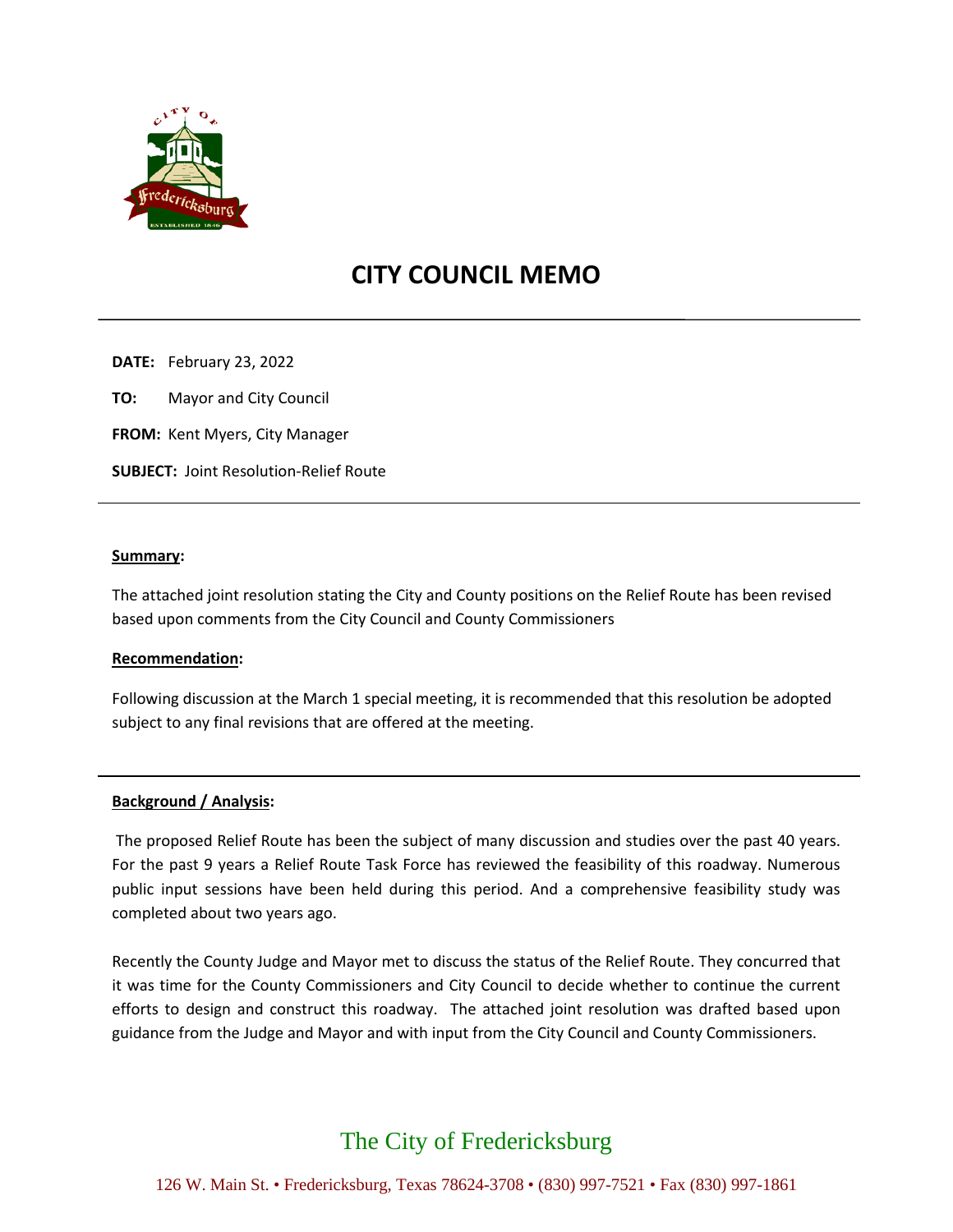#### **Attachments:**

Proposed Joint Resolutoin

**Department Approval City Manager Approval** 

**City Attorney Approval**

# The City of Fredericksburg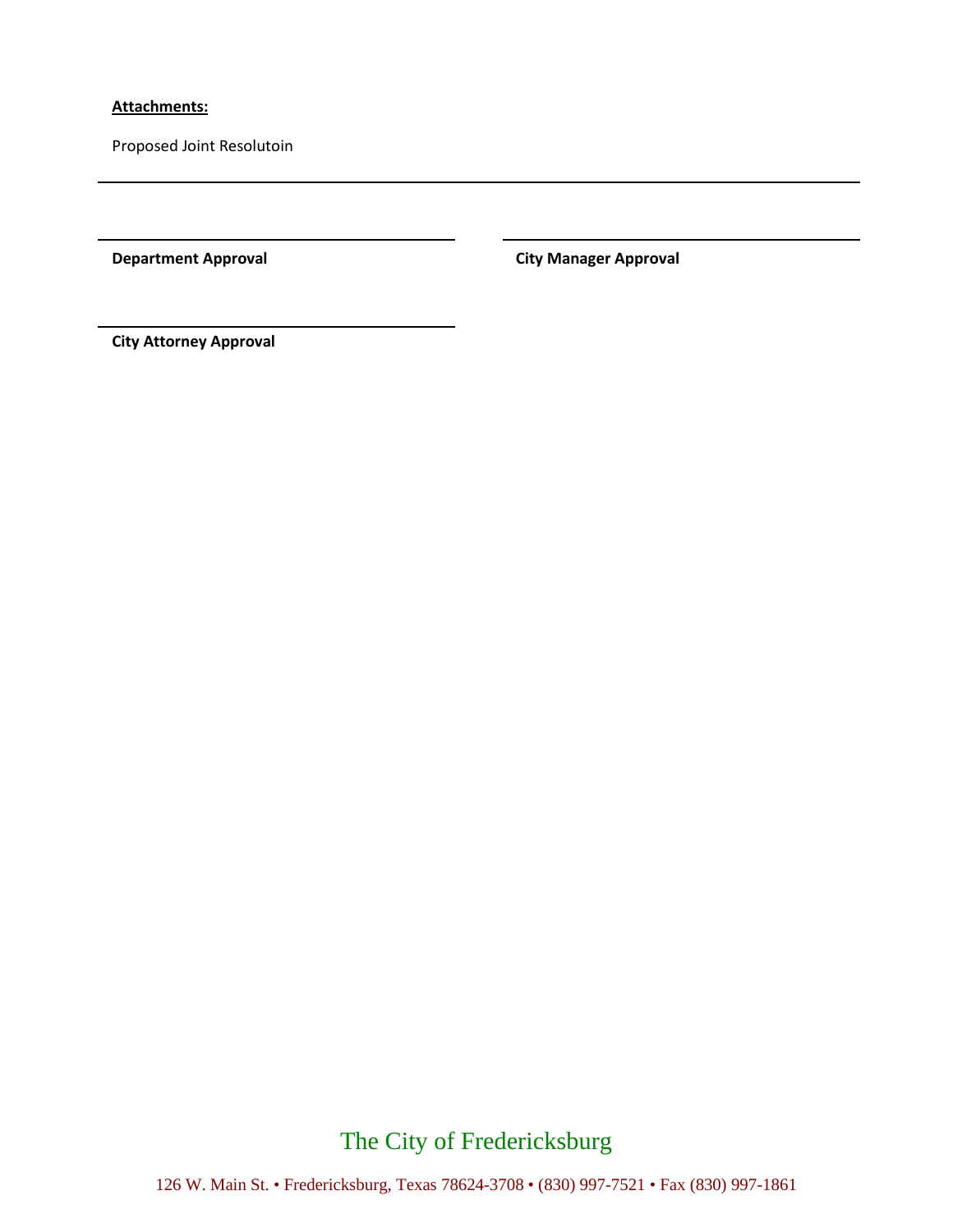# **CITY RESOLUTION No. 2022-04R COUNTY RESOLUTION No.\_\_\_\_\_\_\_\_\_\_**

# **A JOINT RESOLUTION OF THE CITY OF FREDERICKSBURG, TEXAS, AND GILLESPIE COUNTY, TEXAS, TO DISCONTINUE ALL EFFORTS TO DESIGN AND CONSTRUCT THE PROPOSED RELIEF ROUTE PROJECT.**

**WHEREAS,** since the 1960's, the City of Fredericksburg ("City") and Gillespie County ("County") have been discussing the concept of constructing a Relief Route around the City that would improve local traffic conditions; and

**WHEREAS,** in 2013 the City and County created a Relief Route Task Force with local citizens appointed to gather information on the viability of the Relief Route; and

**WHEREAS,** the City, County and the Texas Department of Transportation (TxDOT) funded a comprehensive feasibility study on the Relief Route that was completed in 2020; and

**WHEREAS,** this study included evaluation of several possible locations for the Relief Route with Route E being selected as the technically preferred route location; and

**WHEREAS,** this technically preferred route location would require the acquisition of approximately 294 acres of property for the right-of-way for the Relief Route; and

**WHEREAS,** the Relief Route Task Force has estimated that the right-of-way acquisition costs will be more than \$40 million, and these costs would be the responsibility of City and County taxpayers; and

**WHEREAS,** the funding for this right-of-way cost would likely have to be funded by bonds approved by local voters; and

**WHEREAS,** this information has been shared with local residents in a brochure that was distributed to all registered voters in the County; and

# **NOW, THEREFORE, BE IT JOINTLY RESOLVED BY THE CITY COUNCIL OF THE CITY OF FREDERICKSBURG, TEXAS, AND BY THE COMMISSIONERS COURT OF GILLESPIE COUNTY, TEXAS:**

**Section 1.** That the City Council and the Commissioners Court hereby resolve to discontinue efforts to design and construct the Relief Route, and in doing so, want to